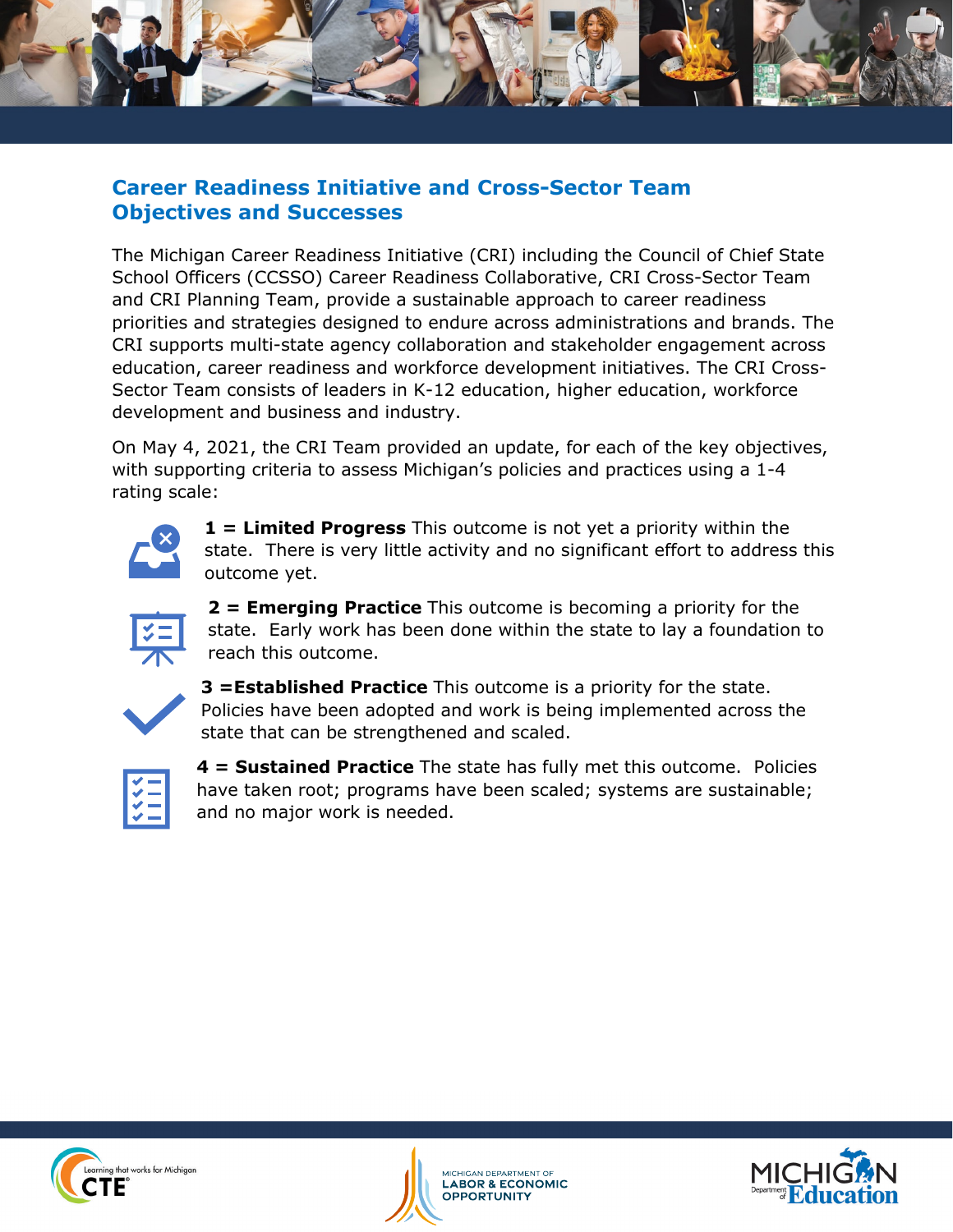

#### **Key Objective 1: Employer Engagement**

Identify high-skill, high-wage, in-demand industry sectors, such as manufacturing, information technology, and healthcare and the occupations and credentials associated with each pathway.

2019 Emerging Practice 2021 Sustained Practice

**Career Pathways Grant (CPG)**: Launched a collaborative grant opportunity offered by the Michigan Department of Education - Office of Career and Technical Education (MDE-OCTE) and the Michigan Department of Labor and Economic Opportunity, Workforce Development (LEO-WD) to fund secondary/postsecondary collaborative partnerships for the purpose of developing seamless secondary/postsecondary programs of study aligned to local labor market needs and student interest; with learner-friendly on-ramps and off-ramps, that culminate in postsecondary recognized credentials.

- Recipients collaborated with K-12, postsecondary education, workforce development communities and employers to identify the credentials valued by industry and based on labor market information. These credentials were then linked to state Career and Technical Education (CTE) program standards to ensure aligned, high quality CTE programs of study.
- Developed, pilot-tested and implemented an employer survey for identifying credentials of value to employers with input and recommendations from the CRI Cross-Sector Team.
- Created a credential selection checklist and process utilizing information gained at CRC national meetings from other states.
- Identified credentials within 7 CTE Instructional Programs (CIP): CIP 51.0000, Health Sciences/Allied Health/Health Sciences, General; CIP 46.0301, Electrical and Power Transmission Installation; CIP 46.0000, Construction Trades; 47.0604, Automobile Technician (ASE Certified); CIP 52.0299, Business Administration, Management & Operation; 12.0400, Cosmetology; and, CIP 13.0000, Education General.
- Developed two new CIP Code programs for Aviation and Hospitality.

The CRI Cross-Sector Team members reviewed documents and provided valuable feedback on effective communication with employers. Grantees shared their work with the Cross-Sector Team several times for cross-sector (secondary, postsecondary and employer) discussion and input including at the June 2020 Cross-Sector Team meeting. Cross-Sector Team members also provided information on the impact of the pandemic on employers, and how they were continuing to offer internship opportunities for students virtually. These opportunities were then shared with CTE programs statewide via the MDE website. Postsecondary Cross-Sector Team members provided perspectives on the impact of the pandemic on postsecondary institutions.





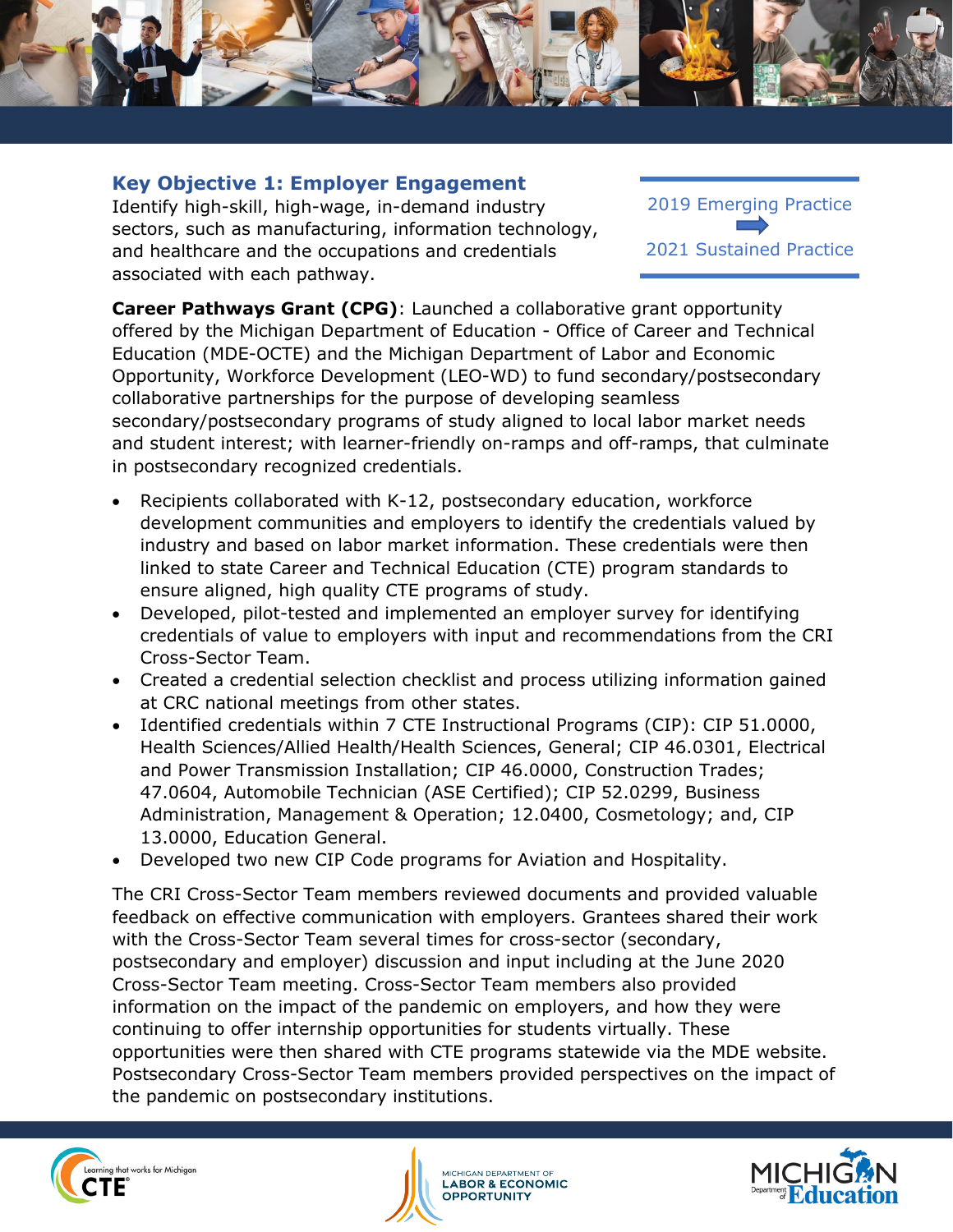

**CCSSO Career Readiness Collaborative**: MDE-OCTE and LEO-WD continued to participate in the Career Readiness Collaborative CCSSO Career Readiness Collaborative initiative to support states in improving career readiness. The CRC is a partnership of states committed to create multiple pathways for each student to successfully transition into, through, and beyond the K-12 system and to provide students and adult learners access to high-quality career pathways and opportunities that culminate in a credential, degree, or set of knowledge/skills that are highly-valued by the labor market.

During the June 2021 conference, Michigan had the opportunity to share "identified problems of practice" in order to receive feedback and recommendations for how comprehensive high schools could offer robust CTE, as well as recommendations for effective use of Perkins V special populations set-aside funds. The CRI planning team will be implementing these recommendations in the coming years.

**State Apprenticeship Expansion:** LEO-WD received \$10 million to expand apprenticeship programs in Michigan, that includes funds for the Michigan Youth Apprenticeship Readiness Network (MiYARN).

- The cross-agency collaboration developed through the CRI supported crossagency work on this grant application.
- LEO-WD shared the grant information with the CRI Cross-Sector Team and asked for input on ways to disseminate information to potential grantees.

**Comprehensive Local Needs Assessment (CLNA):** MDE-OCTE revamped the Secondary Perkins CLNA.

- Information and recommendations obtained from the CCSSO Career Readiness Collaborative virtual meetings were incorporated into the secondary CLNA such as including postsecondary supply information on the CLNA and adding equity and special populations information to the CPG forms and CLNA.
- The Michigan team discussions during the CCSSO Career Readiness Collaborative meetings lead to a new way of looking at career readiness work including identifying experts within MDE-OCTE and LEO-WD to work on specific topic areas across projects including the CPG grants and the CLNA.

**Credential Engine**: Uploaded secondary CIP Code programs.

**CRI Cross-Sector Team**: Added additional employer representatives to help identify high-skill, high-wage and in-demand industry sectors or occupations and ensure alignment of skills and competencies with the labor market. They provide valuable insight on talent pipeline needs, and work with CTE and workforce development to develop career pathways, curricula, and credentials.





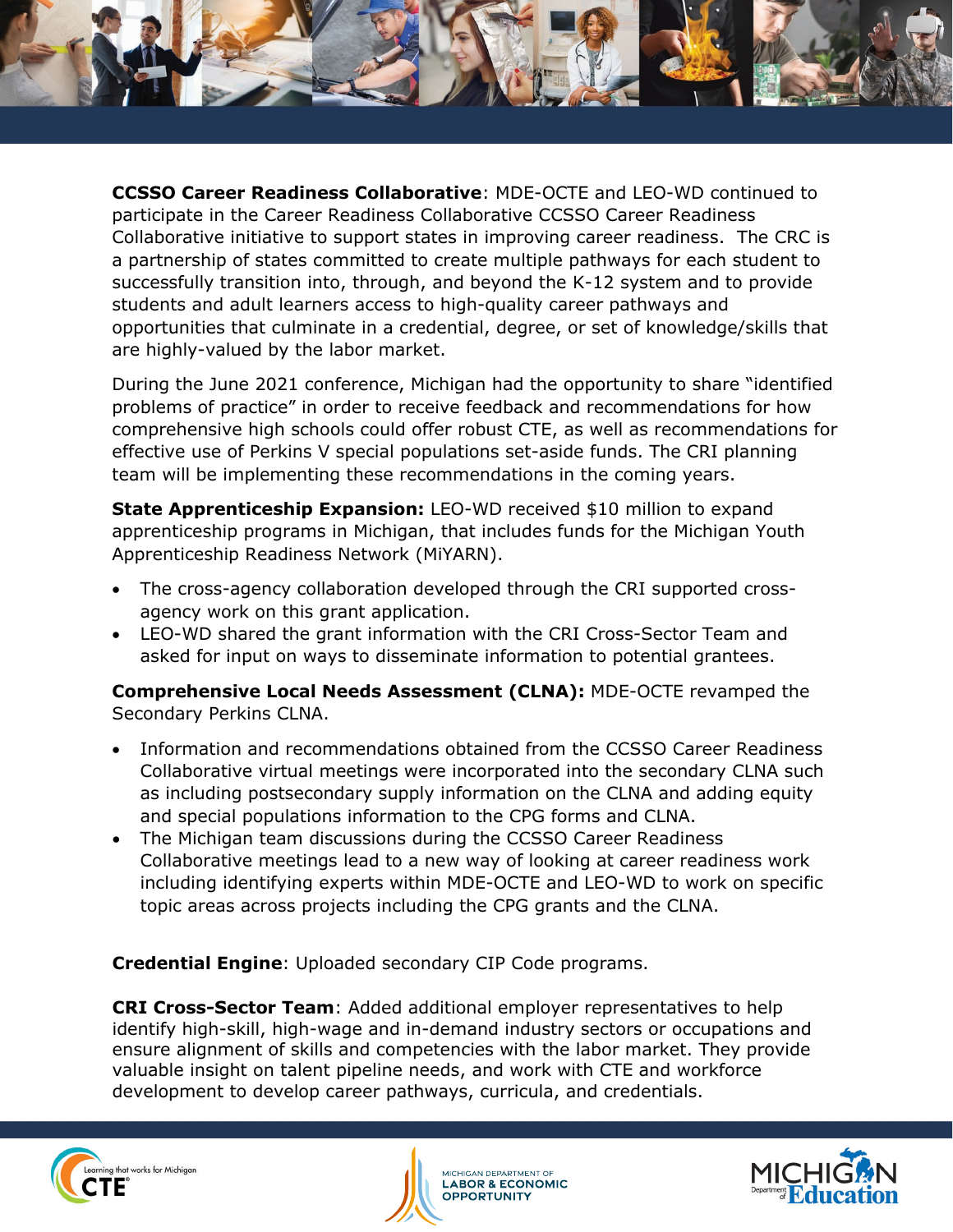

### **Key Objective 2: Rigor and Quality in Scaled Career Pathways that Culminate in Credentials of Value for ALL Students**

Use policy and funding levers to improve the quality and rigor of career pathways that span secondary and postsecondary, including high-quality work-based learning experiences that culminate in postsecondary or industry credentials of value and are widely available to and accessed by all students.



#### **Collaboration and Alignment of Similar Goals**: Support and advocate for initiatives which either had members on the Cross-Sector Team, or shared information with the Cross-Sector Team, or both included:

- Michigan Higher Education Attainment Roundtable (MIHEART)
- Career Pathway Grant (CPG)
- Michigan College Access Network (MCAN)
- Michigan Industry Cluster Approach (MICA)
- Michigan Reconnect
- Comprehensive Local Needs Assessment (CLNA)

The February 2, 2021, the Cross-Sector Team was provided an opportunity for the Cross-Sector Team to review each CRI priority and assess progress to date, and hear presentations on priorities of the governor, Department of Education and Department of Labor and Economic Opportunity in preparation for Career Readiness Initiative goal-setting for 2021-2023.

**Equity and access are priorities in Perkins V:** Much of the national CRC meetings focused on these issues. States were encouraged to develop CTE equity statements and Michigan drafted a CTE equity statement which was approved by both Departments and shared with the Cross-Sector Team. Strategies to address equity and access in career pathways implemented in 2020-2021 included:

- o Virtual coursework opportunities
- o Cross-department special populations work
- o Cross-department work on CLNA

**MDE-OCTE has partnered with University of Michigan Youth Policy Lab** to document student access to secondary CTE throughout the state as a first step to identifying and disparities in access to CTE.

**CCSSO Career Readiness Collaborative team** members utilized debrief time from the June CRC to discuss priorities and planning, including issuing an RFP to create comprehensive career ladders to support the career pathways grants work.





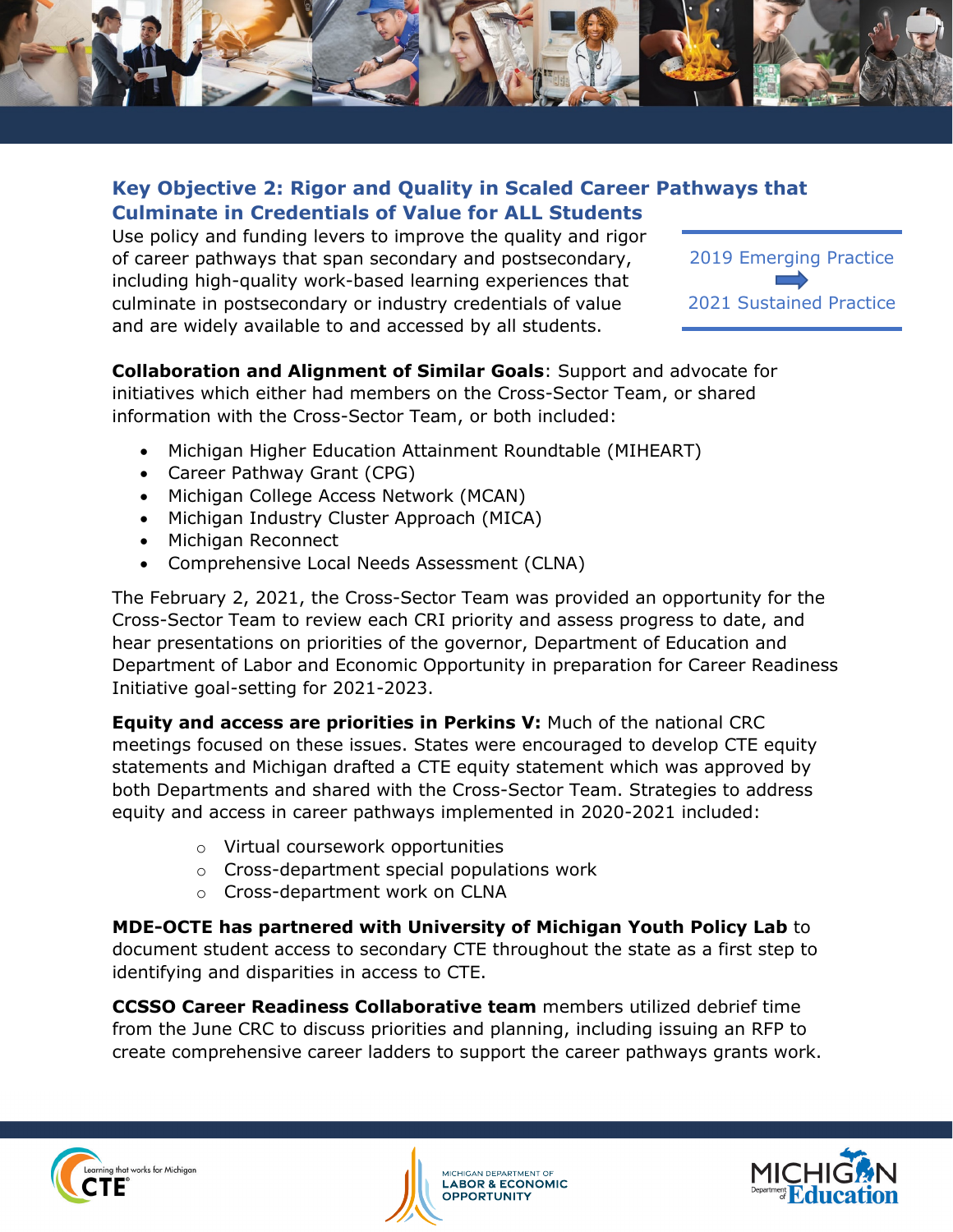

#### **Changed the Michigan Merit Curriculum to include robust career exploration and job readiness (job skills for the 21st Century).**

- Perkins V High Quality CTE Programs of Study Subcommittee reviewed and made recommendations.
- Finalized the Michigan CTE Work-Based Learning Continuum and CTE Virtual WBL Continuum.
- Collected 1st year student-level quantitative data on work-based learning (WBL).
- The Michigan State Plan for Perkins V was approved for 2020-2023. o Administered jointly by MDE-OCTE and LEO-WD.
- Defined Size, Scope and Quality of CTE programs.
- Identified resource materials to support CTE education and educators during COVID19 pandemic including virtual internship resources.

### **Career Pathways Grant (CPG) Implementation**: Approved 7 CPG projects

during the first round of grants for a total of 47 new or updated credentials.

- Provided technical assistance for 7 new CIP codes.
- Added new approved credentials to programming for 5S1.
- Developed WBL templates
- Developed new Program of Study templates
- Developed Instructional Design templates
- Second application period begins in July 2021.

# **Key Objective 3: Career Focused Accountability Systems**

Incorporate robust career-focused indicators in state K-12 accountability systems that measure and value successful completion of high-quality career pathways, attainment of credentials with labor market value, participation in workbased learning, and enrollment in postsecondary education or apprenticeships.



#### The state **collects and publicly reports a robust set of career-focused indicators** that measure and value student access and equity within career pathways. Career-focused indicators that are collected and disaggregated for CTE

- Work Based Learning
- Industry credentials

students, only:

- Completion of a career pathway
- Placement in postsecondary education or employment